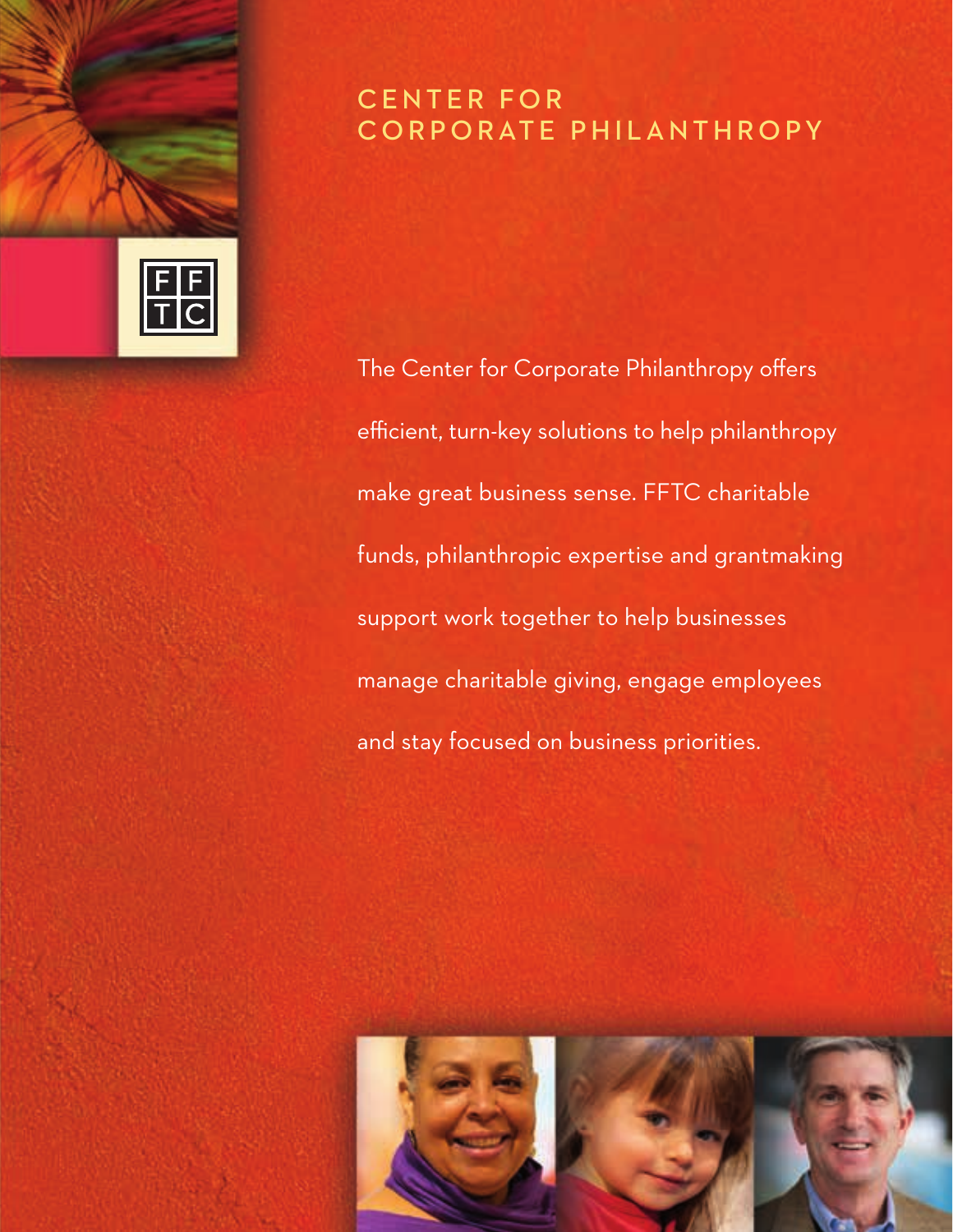# FFTC CORPORATE PHILANTHROPIC SOLUTIONS



#### **FFTC** donor advised funds

This type of fund offers companies a flexible, efficient way to manage giving with superior tax advantages.



#### e4e relief employee relief funds

This innovative fund enables businesses to provide assistance to employees who are experiencing financial hardship resulting from unexpected life events.



#### **FFTC** designated funds

These funds are established to support the good work of the nonprofit organizations your company designates, often in perpetuity.



**FFTC** 

#### **FFTC** SCHOLARSHIP FUNDS

These funds support students from preschool to postgraduate by providing grants for educational purposes, and give companies the ability to focus on a specific academic discipline, institution or eligibility criteria.

private foundation services

A broad range of services designed to support the current and future grantmaking, governance and strategic

needs of private foundations.



## **FFTC** subsidiary foundations

Governed by their own boards and strengthened by FFTC grantmaking and endowment management services, subsidiary foundations have access to a broad custom investment platform with the tax benefits of a public charity.

### **FFTC** gifts of real property

Accepted through Community Real Property Holdings, Inc., a subsidiary foundation, gifts of real property offer both immediate and future tax benefits to help donors achieve their philanthropic goals.



#### **FFTC** gifts of business interests

Accepted through Community Investments Foundation, a subsidiary foundation, gifts of closely held business interests offer both immediate and future tax benefits to help donors achieve their philanthropic goals.

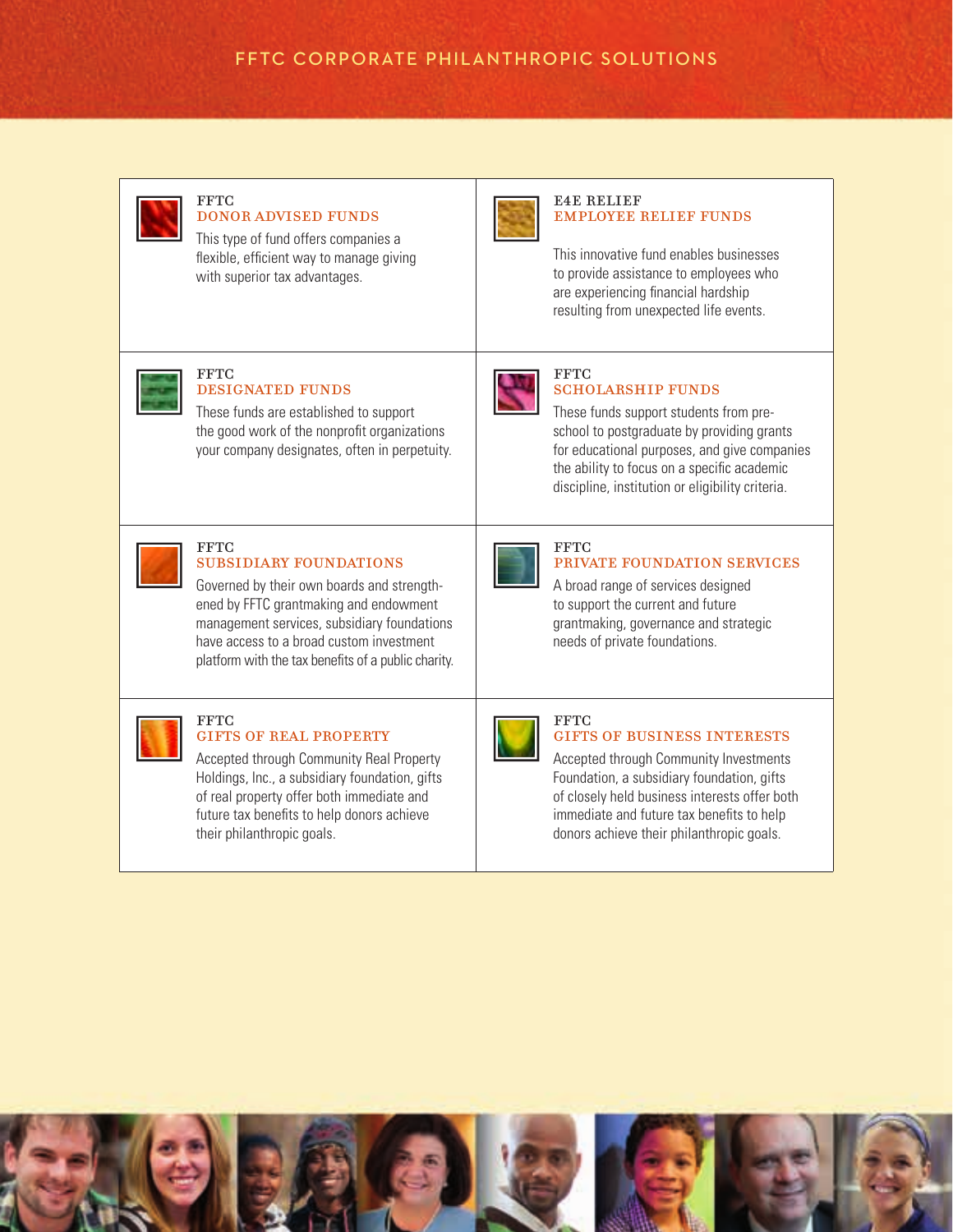## *Inspiring The Art of Philanthropy*

# Cost-effective solutions for charitable giving

The Center for Corporate Philanthropy works in partnership with businesses of all sizes and in communities across the nation to develop philanthropic strategies and manage funds that address broad financial and charitable goals. Whether your company's goal is to support employees in times of hardship or to help your local community, we offer a wide range of turn-key solutions designed to help you manage charitable giving and maximize its impact. Our smart, forward-thinking philanthropic tools help businesses realize their charitable objectives.

# Innovative local and national charitable programs

We offer disaster and hardship relief funds through our subsidiary, E4E Relief. E4E Employee Relief Funds are an innovative way for companies to support employees experiencing financial hardship from unexpected life events, such as a natural disaster, house fire or short-term illness. E4E Relief works with companies to provide emergency financial assistance to thousands of employees across the United States. E4E designs and administers programs, provides expertise in IRS regulations, and works directly with employees seeking aid, fully managing the application and grant distribution process. Visit e4erelief.org.

# Resources to help you focus on business priorities

From small, private businesses to Fortune 500 corporations, our philanthropic expertise helps companies create charitable programs that have the greatest possible impact in the community. The Center for Corporate Philanthropy helps advance your organization's unique philanthropic mission with expert counsel and grantmaking services, as well as comprehensive support that includes grant reporting, evaluation and fund management. We make corporate giving easy and effective, and create capacity that maximizes your resources and frees you to focus on achieving your business goals.

# Consultation to support giving strategies

For larger funds and corporate foundations, we offer consultative services designed to improve philanthropic presence, strategy and efficiency. Our custom service platform can help your organization fully experience the power of charitable giving, and offers additional support in the areas of strategic giving assessments and implementation, employee engagement, corporate grant program facilitation and board or committee management.

## Charlotte Community Affairs Professionals (CCAP)

FFTC is proud to support CCAP, an affinity group for corporate community affairs professionals in Charlotte. The group, composed of representatives from more than two dozen companies of all sizes, meets regularly to share information and best practices. Members gain professional development in order to better serve the communities where they live, work and do business. Additionally, CCAP members gain access to tools, trends and national best practices, as well as insights into local issues and initiatives impacting the Charlotte region.

## A giving strategy that's good for business

A strong corporate giving strategy has broad benefits — for a company, its employees and the communities where it does business. The Center for Corporate Philanthropy helped Family Dollar Corporation develop just such a strategy, beginning with an assessment that challenged its executives to help define the company's broad charitable goals. The result? A new giving strategy matched to the company's brand goals and objectives and a streamlined, costeffective framework that includes FFTC Donor Advised and Designated Funds, designed to benefit the communities where Family Dollar employees and customers live and work. The Center for Corporate Philanthropy provides expert management to help Family Dollar create stability and goodwill in communities across the nation.